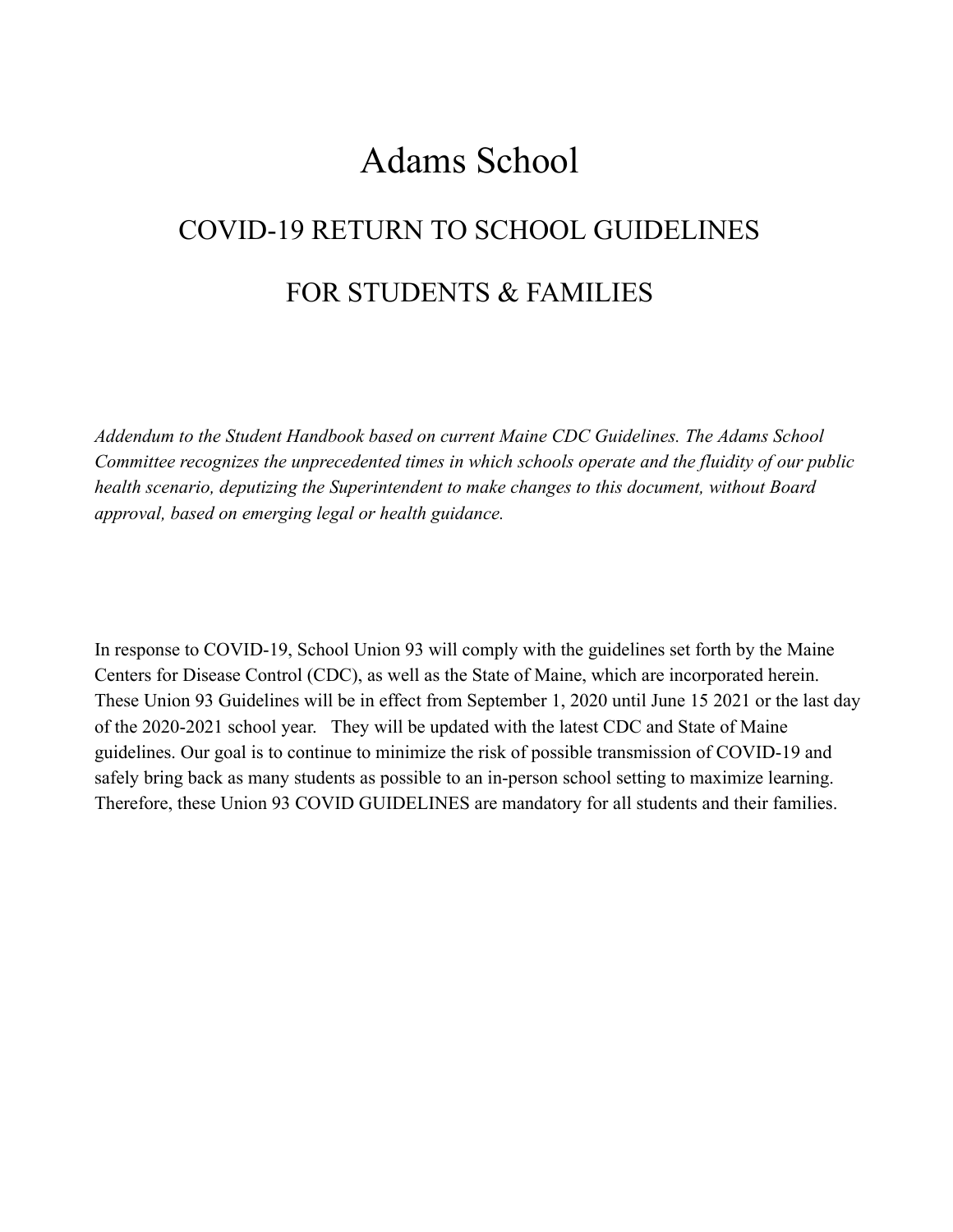# **Health and Safety**

### DAILY SELF-ASSESSMENT:

• Prior to boarding the bus or drop-off, parents/guardians will need to complete a self-screening assessment daily for each child attending school to check for symptoms of COVID-19. The method for communicating this screening to the school will be shared with parents prior to the first day of school, and will be considered confidential information. Certain responses will require that a child remain home. In this event, Parents/Guardians should contact the school office at 326-8608.

● Parents/guardians should follow the chart below for the daily screening:



- Students whose parents have not completed the screening prior to arriving at school may not enter the school until either a staff member or parent has completed the screening. After 3 total days without completed screenings, parents will be asked to come to school to complete any further forgotten screenings.
- If a student is deemed sick and needs to go home, our expectation is that the child be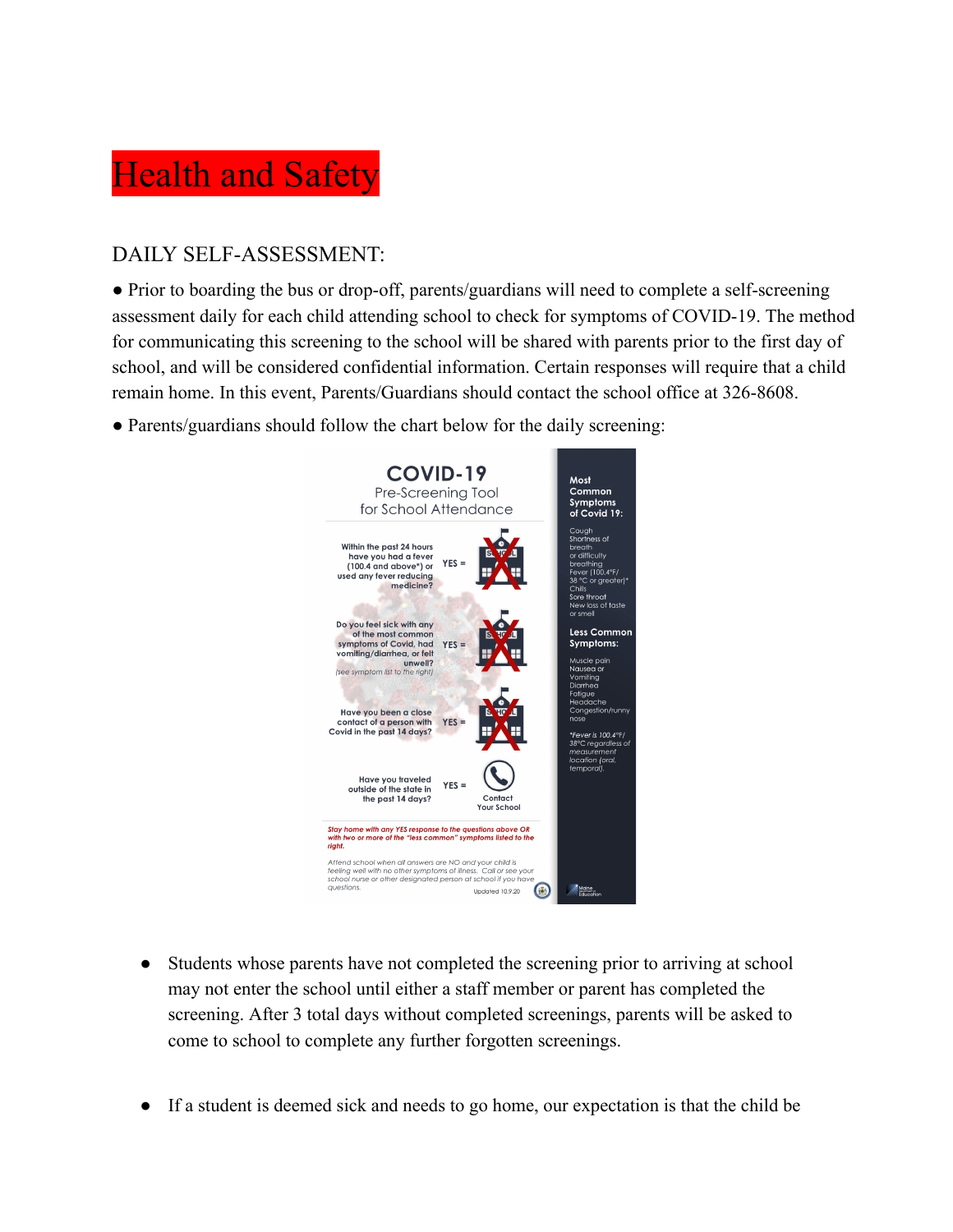picked up within 30 minutes. Parents should designate a nearby emergency contact as necessary.

### FACE COVERINGS/MASKS:

• All students are required to wear a face covering/mask that covers their nose and mouth throughout the day. [See CDC guidance on social distancing .](https://www.cdc.gov/coronavirus/2019-ncov/prevent-getting-sick/social-distancing.html) Maintaining three (3) feet of distance is acceptable between and among students when wearing a face covering, but 6 feet is preferred.

• The use of masks with exhalation valves is highly discouraged by the Maine CDC, as the valve can allow a concentrated stream of exhaled air containing droplets, putting others nearby at transmission risk. Therefore these masks are currently prohibited.

• During the school day face coverings must be worn at all times in the building and on school grounds (including the playground, common and around town) with the following exceptions:

- While eating (which must be done at 6 foot distancing minimum).
- While outdoors but only if distanced at 6 feet and permitted by the teacher
- While taking a scheduled face mask break during the day

○ When the student's face cannot safely be covered due to a medical condition. In these cases a physician's note must be provided stating specifically that the student cannot wear a mask for health reasons. Students will then be required to wear a face shield. Face shields worn in place of a face covering must extend below the chin and back to the ears, and students with face shields must maintain a 6 foot distance at all times. Adults working in close proximity with students wearing face shields are required to wear a face shield as well as a mask.

● Face coverings must be worn by all students utilizing school transportation.

• All students must come to school with two face coverings (age appropriate design and size). If disposable, these should be replaced daily. If cloth, these should be [washed daily .](https://www.cdc.gov/coronavirus/2019-ncov/prevent-getting-sick/how-to-wash-cloth-face-coverings.html) Face coverings are subject to meeting current dress code standards in regards to the appropriateness of language/images, etc. Face coverings should cover the nose and mouth, and fit snugly against the sides of the face. Cloth face coverings should have multiple layers of cloth. The school will have a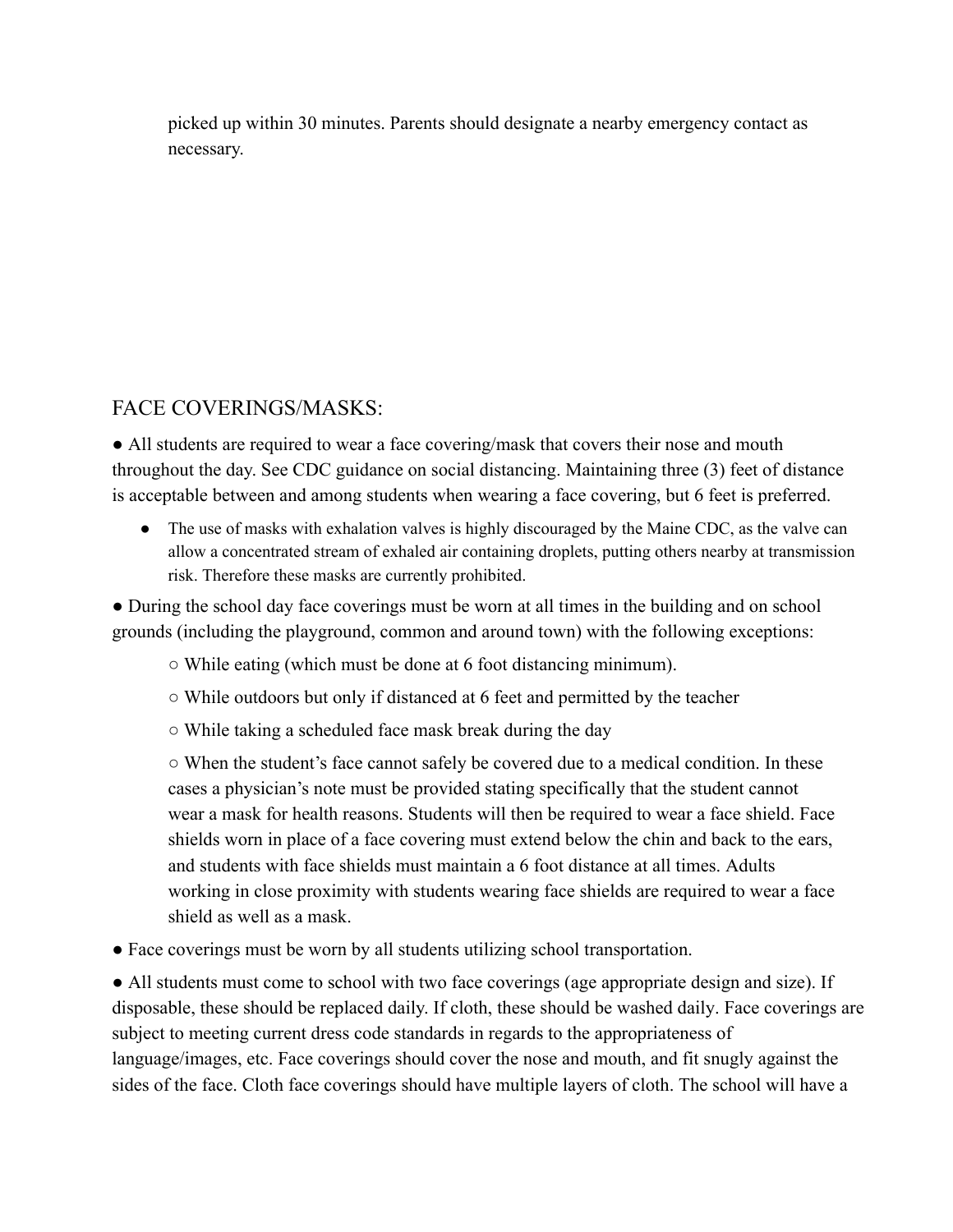supply of face masks for student use in emergencies only.

#### PREVENTION MEASURES:

• All students must practic[e proper handwashing guidelines](https://www.cdc.gov/coronavirus/2019-ncov/hcp/hand-hygiene.html) and use hand sanitizer upon entering the school, their classroom, before and after donning or removing a face covering, before and after using playground equipment, after using the restroom, and prior to dismissal. Hands should be washed with soap and water for at least 20 seconds when visibly soiled, before and after eating, and after coughing/sneezing and using the restroom.

• All students must practice proper CDC infection control measures:

○ If coughing or sneezing, students must cover their mouth and nose with a tissue, or the inside of their elbow. Face tissues must be immediately discarded.

- Avoid touching their eyes, nose, or mouth.
- Avoid touching any surfaces unnecessarily.
- Refrain from physical contact, including hugs and hand-shakes.

● Restroom procedures will be established at each school to limit the number of students in the hallway and restrooms at one time.

● Revised pick up and drop off procedures will be developed to prevent excessive traffic. Parents are asked to stay outside the school, in their vehicles, to wait for their children. This will necessitate an earlier than normal start for our dismissal routine in order to end on time. More detailed instructions will be shared with parents prior to the start of school.

• Students should only bring to school what is absolutely essential for each day. Any items brought to school should fit into a single backpack. All items brought to school should be taken home each afternoon.

• Classrooms will be reconfigured to allow physical distance.

• Students will stay in cohort groups to avoid transmission of the virus. This means students will stay in their homerooms for all classes (except outdoor classes), and teachers will come to them. Homeroom groups will each have their own individual recess times, will report directly to homerooms when they arrive at school, and will eat lunch in rooms.

● Hallway use will be highly discouraged. As much as possible students will remain in the classroom (entering and exiting through exterior doors, reduced trips to the office, etc.).

- Curriculum nights, open houses and back-to-school events will be facilitated virtually.
- Field trips, assemblies, and other large gatherings will not be allowed until further notice.
- There will be no afterschool programs until at least the end of the first trimester.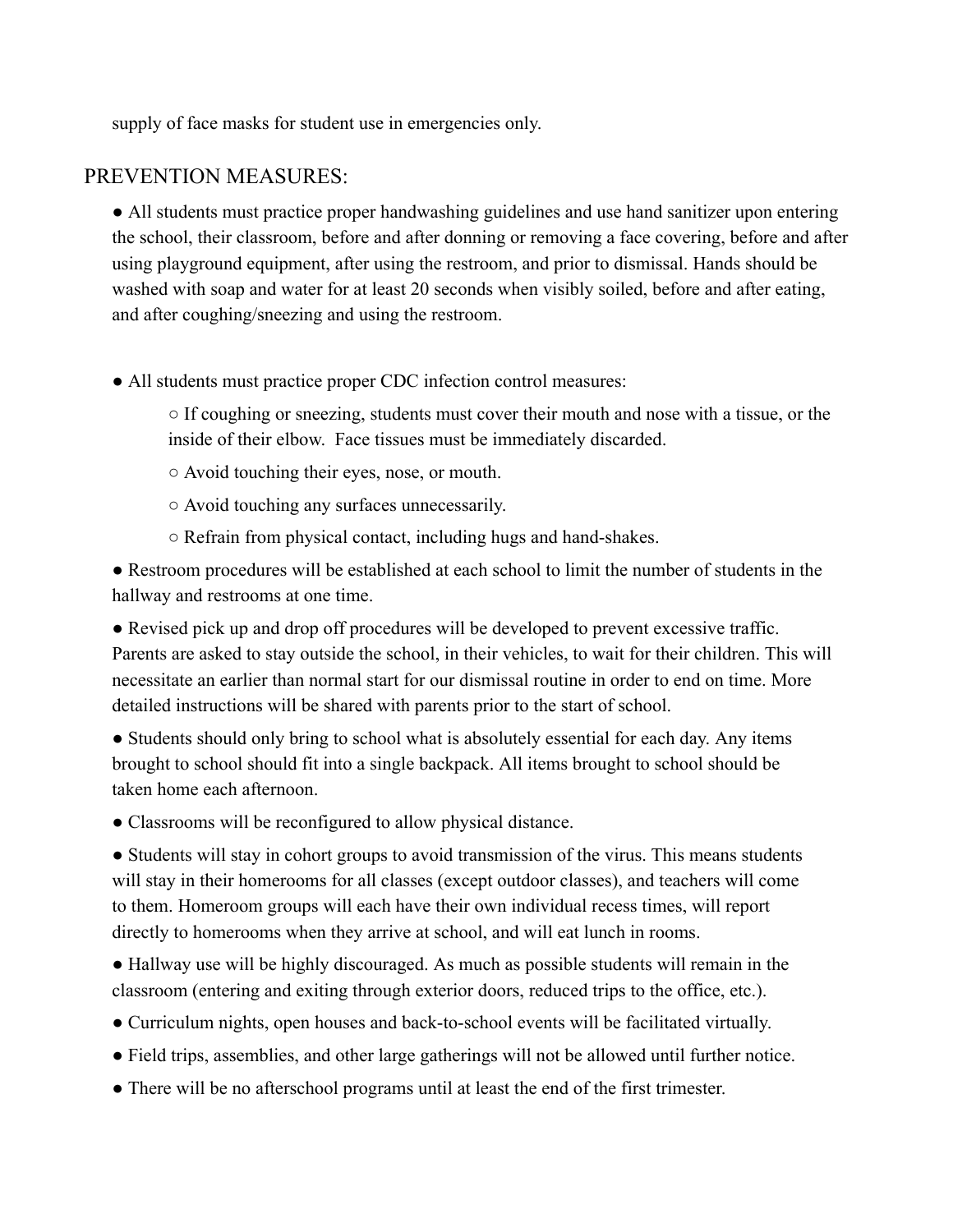● No one other than staff, students, and essential service personnel will be allowed in the building. Parent meetings with teachers and other school staff will be done by phone or video conference.

### FOOD DISTRIBUTION/MEALS:

- Students will remain in classrooms, with windows open, or go outside for all snacks and meals.
- Breakfast and lunch will be delivered to classrooms by lunch staff. Nothing delivered to the classroom is to be returned to the kitchen.
- Students will maintain six (6) feet of physical distance while eating breakfast and lunch.
- Students should bring a full water bottle each day as traditional water fountains will not be available. Bottles may be refilled using our water supplies in each classroom.
- Shared food is prohibited. Parents are asked only to send food for their child and not class consumption (i.e. birthdays; holiday celebrations).
- Students will be required to practice proper hand washing/sanitizing prior to, and after, eating.

### PLAYGROUND USE:

- Face coverings will be worn at recess, except during teacher-structured activities that guarantee 6 foot distancing.
- Use of designated playground equipment and supplies will be allowed under close monitoring.
- Limits will be placed on the number of students on equipment at one time.
- Grade level pods will have recess together.
- Students will wash their hands/use sanitizer before and after using playground equipment.

### Classroom Configuration

• Classroom seating will be configured with maximum allowable space between students, but will be at least 3 feet apart, and preferably 6 feet. All students will have assigned seats.

• Schedules will be developed in a way that will limit student movement and/or interactions between student groups throughout the day.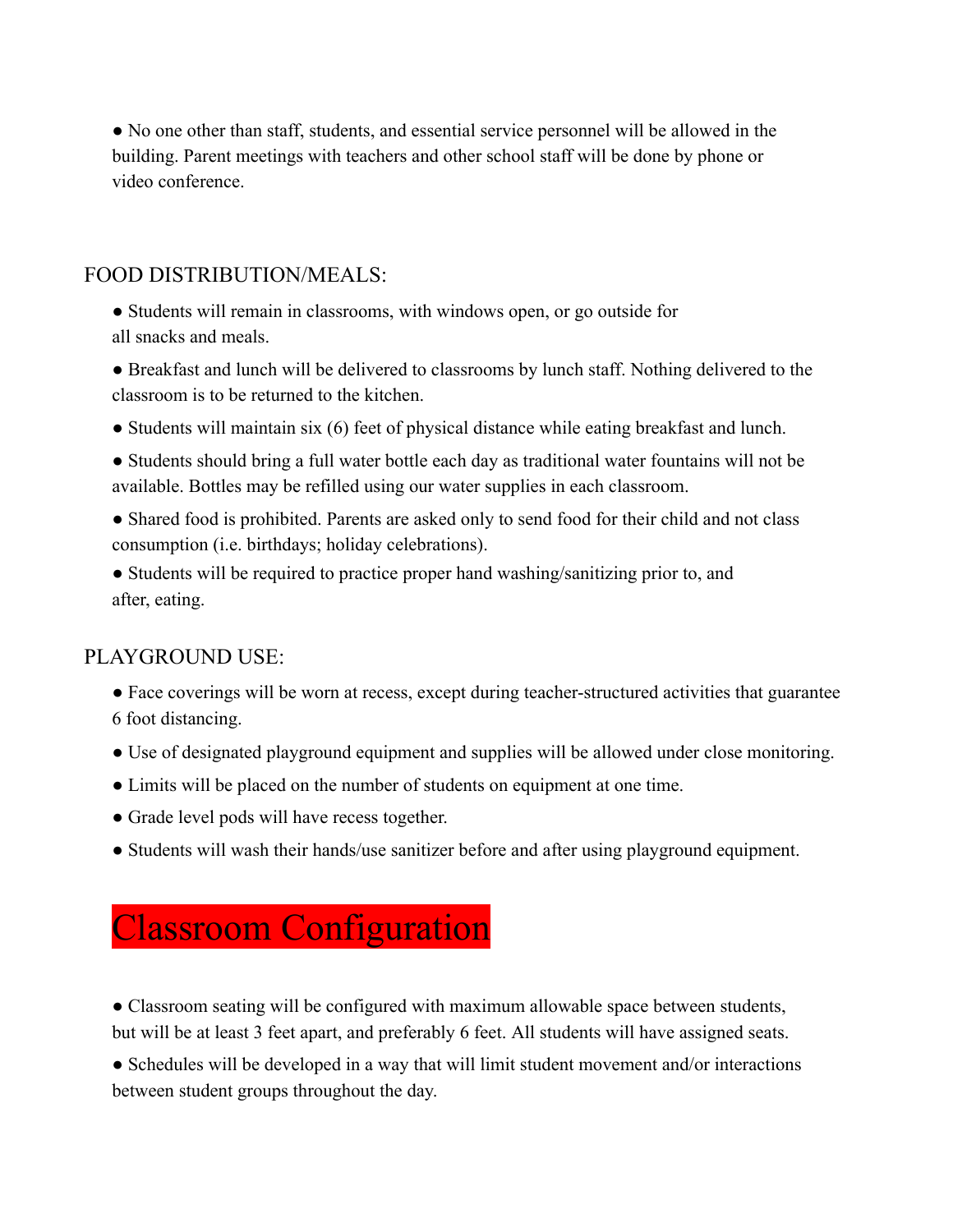• Employees will modify instructional plans to reduce student contact, sharing of materials or equipment and maintain appropriate physical distancing to the greatest extent possible.

• Commonly touched surfaces will be sanitized at least once during the day, and again after school.

• We will be conducting many classes outside. We ask that parents make sure their children are dressed appropriately for the daily forecast, including a raincoat and boots for rainy days.

• Sharing of items (electronic devices, toys, books, and other games or learning aids) will be discouraged and restricted.

• Each child's belongings will be separated from others' and in individually labeled containers, cubbies, or areas.

# Special Education

- Special Education staff in all School Union #93 schools will have communication with families to make contingency plans for current IEPs, to ensure our students receive necessary services and accommodations. Any pivot/individual remote learning plans (IRLP) will include family input and be attached to an amended IEP.
- Occupational Therapy will be provided virtually to eligible students in all School Union #93 schools.
- Physical Therapy will be provided in-person to eligible students in all School Union #93 schools.
- At Adams School eligible Speech Language Therapy students will have a blended, i.e, combined in-person/virtual, therapy experience.
- IEP meetings will be conducted remotely via Zoom. If you have technical questions on how to do this when a meeting is scheduled, please contact your child's case manager.
- Special Education evaluations will be administered in-person in each school. Please contact your Special Education Case Manager with any questions related to upcoming evaluations.

● Determination of additional PPE requirements will be made by the Director of Special Services based upon the unique needs of each student/situation. Additional PPE may be provided for staff working with young children and students with IEPs, such as, but not limited to:

- Clear face coverings and/or
- Face shields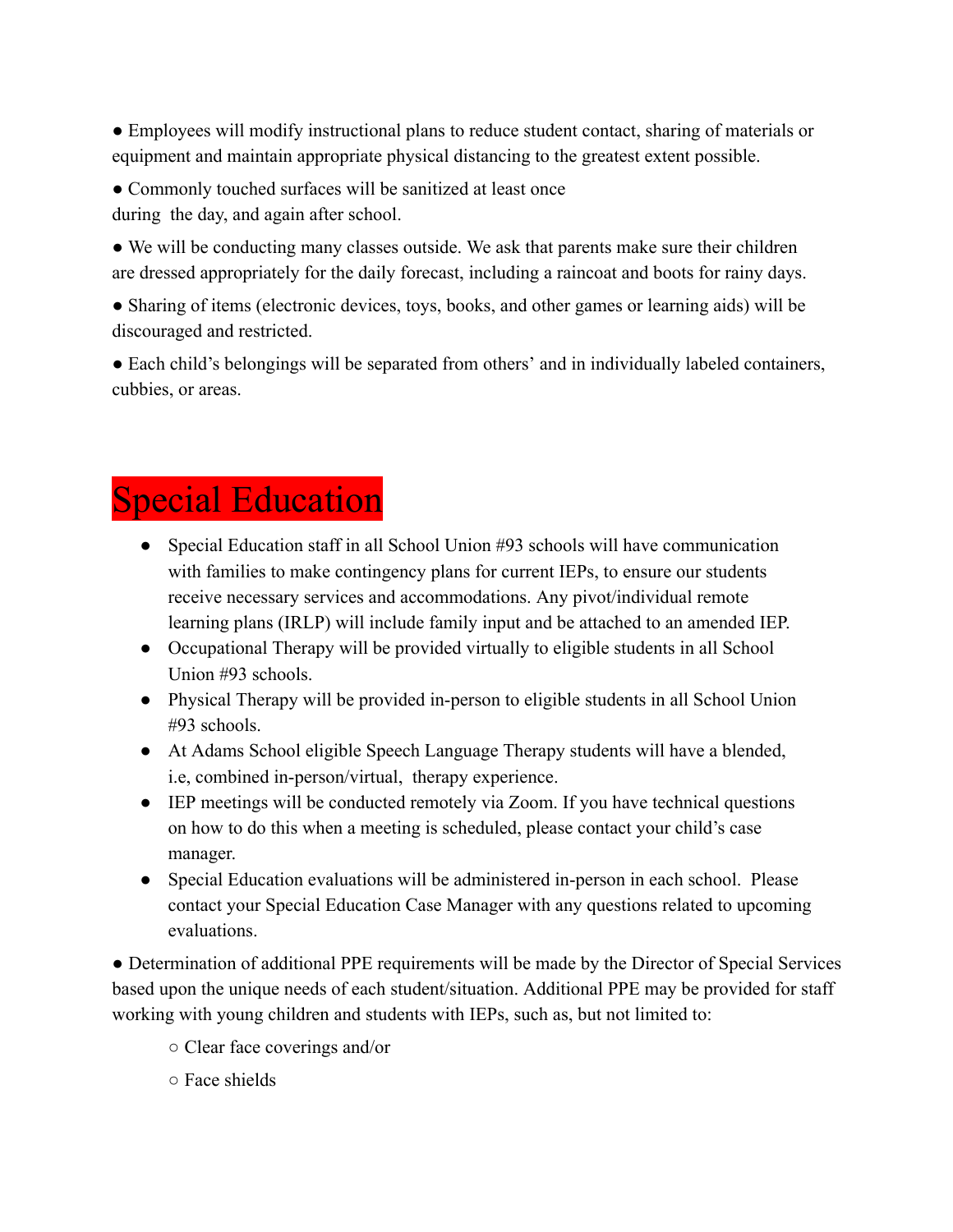- Kevlar sleeves/arm protectors
- Gloves
- Gowns
- Plexiglass barriers for student desks

### **Transportation**

- Parents/Guardians are encouraged to transport their child to and from school if at all possible.
- Students are required to wear a face covering at all times while on the bus/van, including upon entry/exit.
- Students must use hand sanitizer when they enter the bus/van.
- Bus seating will be limited to one student per seat, except in the case of family members (who will be assigned seats together).
- Students must sit in the seats assigned to them.
- Seats in the back of the bus must be loaded first and then move forward. The bus should be emptied from the front to the back.
- Students will need to practice social distancing when exiting the bus, maintaining a 6 foot distance. The bus radio will be used to dismiss by rows.
- Several windows will be opened to improve air ventilation when the bus driver determines it is safe to do so.
- Bus drivers will clean and disinfect frequently-touched surfaces between runs as much as possible. High-touch areas in buses include seat backs, handrails, stability poles, bars, windows and window ledges.

# **Technology**

• In a hybrid (combination of remote and in-person instruction) or remote instruction model, 1:1 devices will be provided, as needed, to each K-8 student. These devices will be transported by the student between school and home.

• Parents/Guardians agree to return the borrowed devices at the end of the school year, unless otherwise determined, to be cleaned and disinfected.

• Sharing of devices between students will be discouraged. If it is required, devices will be sanitized after each shared use.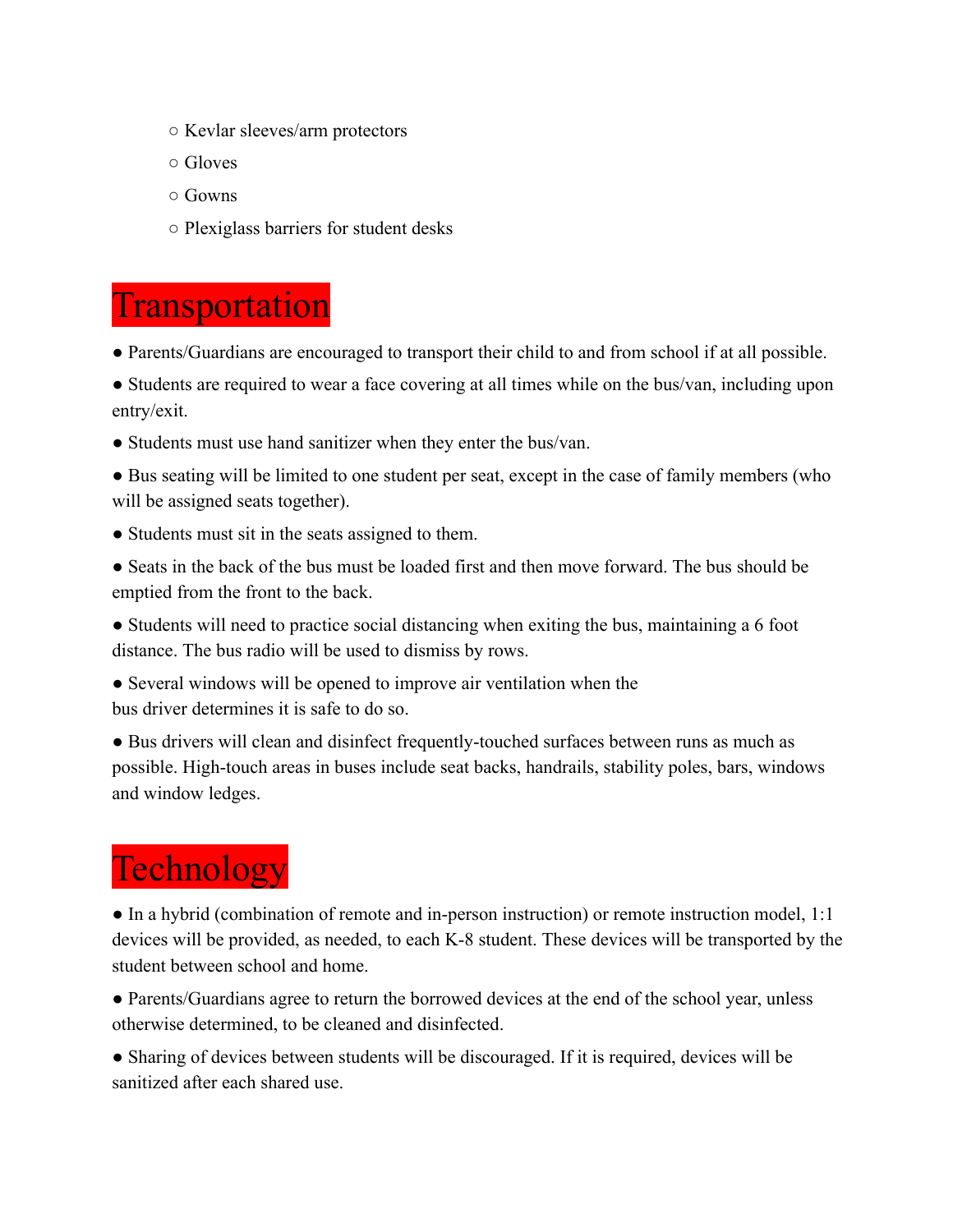# When Someone is Sick

• Parents/Guardians will avoid exposing others by ensuring their child remains home if they experience any [signs or symptoms of Respiratory Illness](https://www.cdc.gov/coronavirus/2019-ncov/downloads/COVID19-symptoms.pdf) or a fever of 100.4°F or higher.

• Students will not be penalized for missing school when required to stay home under these guidelines.

● School nurses will ask about symptoms when absences are reported.

● If a student develops a fever or other Covid symptoms during school hours, an approved isolation room is designated for students to wait for their parents to pick up their child immediately. Parents should designate a nearby emergency contact if necessary to allow for a quick (30 minutes maximum) pick-up.

• Students should not return to school unless they are fever free for 24 hours (1 day) without fever-reducing medication and symptom-free for 24 hours. Students with Covid symptoms may be required to have a physician's note before returning to school.

● Any area used by a sick person will be closed until proper disinfection has been completed.

### EXPECTATIONS IF TESTED POSITIVE FOR COVID-19:

• Families will notify our school nurse, if their child, or anyone in their household, has been confirmed to have COVID-19. As a response to protect the health and safety of our students and staff, areas will be sanitized and CDC guidelines followed to notify all families and employees that have come in contact with and/or have been exposed to the student in the most confidential manner possible.

●We will follow current Maine CDC guidance on when students/staff can return. Medical clearance will be required and must be submitted to the nurse or administration.

• Students who have had close contact with someone who tests positive for, or is diagnosed with, COVID-19 must isolate at home and monitor symptoms for 10 days. Close contact is defined as "any individual who has been closer than six (6) feet for more than 15 minutes."

• Depending upon circumstances, this could include entire classrooms, athletic groups, or bus routes.

• Students returning from illness related to COVID-19 will be required to check in with the school nurse or school administrator.

- The school will work closely with Maine CDC on all contact tracing and other related protocols.
- During the time students are out of school, arrangements will be made to ensure they do not fall